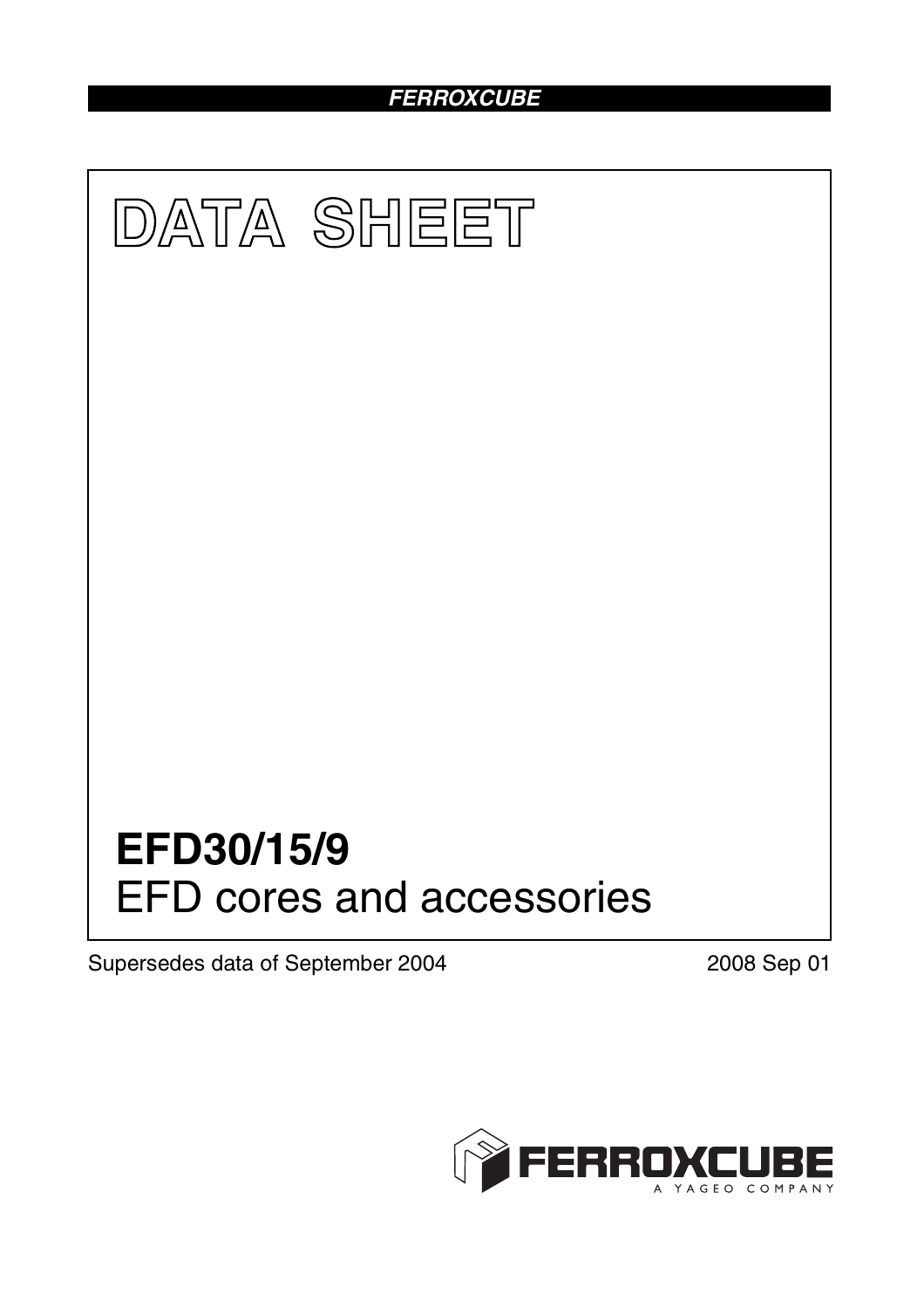### **CORES**

## **Effective core parameters**

| <b>SYMBOL</b> | <b>PARAMETER</b>  | <b>VALUE</b> | <b>UNIT</b>     |
|---------------|-------------------|--------------|-----------------|
| $\Sigma(I/A)$ | core factor (C1)  | 0.98         | $mm-1$          |
| $V_{e}$       | effective volume  | 4700         | mm <sup>3</sup> |
| $I_e$         | effective length  | 68.0         | mm              |
| $A_{\rm e}$   | effective area    | 69.0         | mm <sup>2</sup> |
| min           | minimum area      | 66.0         | mm <sup>2</sup> |
| m             | mass of core half | $\approx$ 12 | g               |



#### **Core halves**

 $A_L$  measured in combination with a non-gapped core half, clamping force for  $A_L$  measurements 70 ±20 N.

| <b>GRADE</b> | Αı<br>(nH)    | μ <sub>e</sub> | <b>AIR GAP</b><br>$(\mu m)$ | <b>TYPE NUMBER</b>   |
|--------------|---------------|----------------|-----------------------------|----------------------|
| 3C90         | 160 ±3%       | $\approx$ 125  | $\approx 690$               | EFD30/15/9-3C90-A160 |
|              | $250 + 3%$    | $\approx$ 196  | $\approx 390$               | EFD30/15/9-3C90-A250 |
|              | $315 + 5%$    | $\approx$ 247  | $\approx 290$               | EFD30/15/9-3C90-A315 |
|              | 400 $\pm$ 8%  | $\approx$ 314  | $\approx 210$               | EFD30/15/9-3C90-A400 |
|              | 630 $\pm$ 10% | $\approx 494$  | $\approx$ 120               | EFD30/15/9-3C90-A630 |
|              | 2100 ± 25%    | $\approx$ 1720 | $\approx 0$                 | EFD30/15/9-3C90      |
| 3C94         | 160 $\pm$ 3%  | $\approx$ 125  | $\approx 690$               | EFD30/15/9-3C94-A160 |
|              | $250 + 3%$    | $\approx$ 196  | $\approx 390$               | EFD30/15/9-3C94-A250 |
|              | $315 + 5%$    | $\approx$ 247  | $\approx 290$               | EFD30/15/9-3C94-A315 |
|              | 400 $\pm$ 8%  | $\approx$ 314  | $\approx 210$               | EFD30/15/9-3C94-A400 |
|              | 630 $\pm$ 10% | $\approx 494$  | $\approx$ 120               | EFD30/15/9-3C94-A630 |
|              | $2100 + 25%$  | $\approx$ 1720 | $\approx 0$                 | EFD30/15/9-3C94      |
| 3C95<br>des  | 2520 ± 25%    | $\approx$ 1980 | $\approx 0$                 | EFD30/15/9-3C95      |
| 3C96<br>des  | 1900 ± 25%    | $\approx$ 1560 | $\approx 0$                 | EFD30/15/9-3C96      |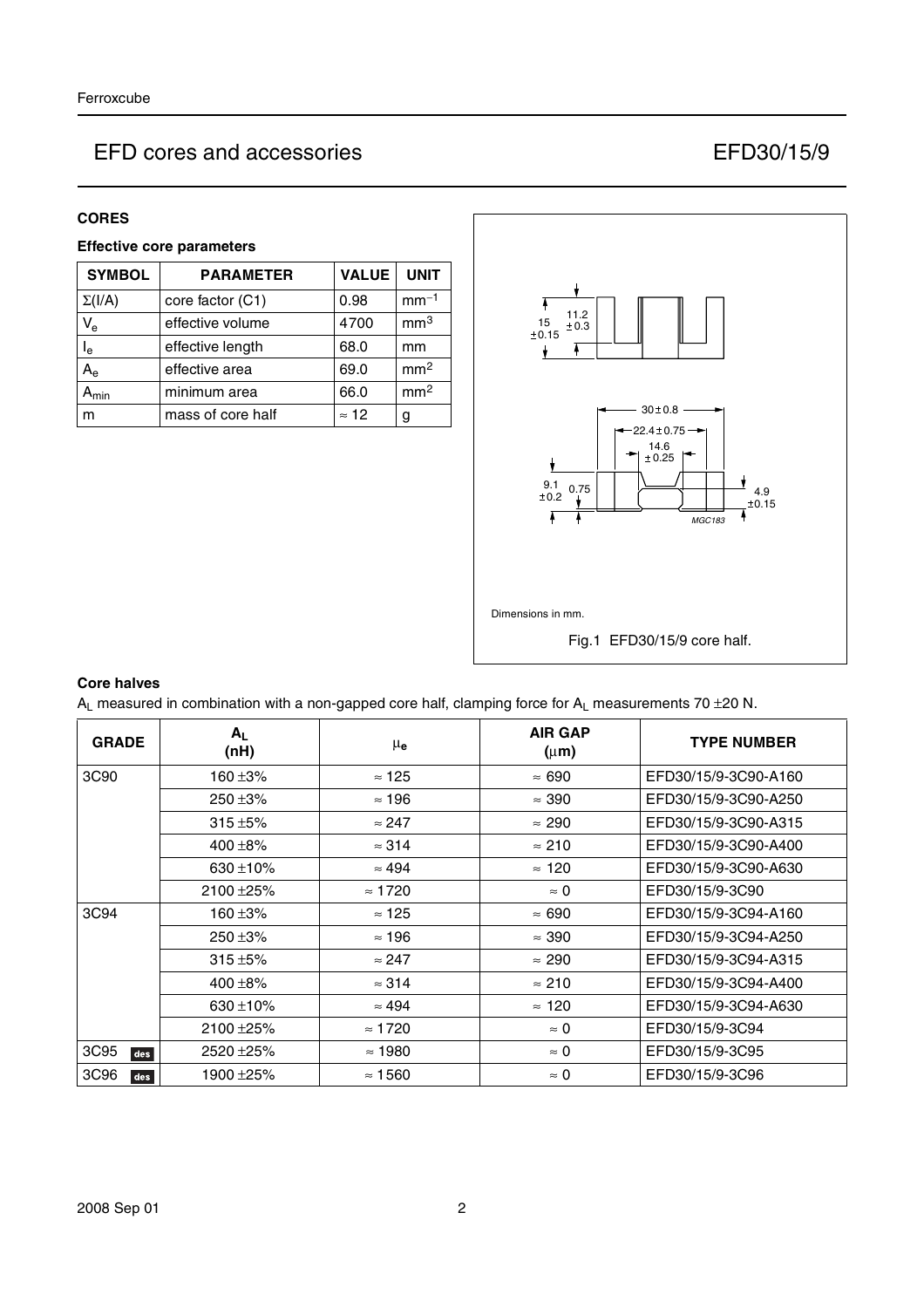| <b>GRADE</b> | $A_L$<br>(nH) | $\mu_{\mathbf{e}}$ | <b>AIR GAP</b><br>$(\mu m)$ | <b>TYPE NUMBER</b>  |
|--------------|---------------|--------------------|-----------------------------|---------------------|
| 3F3          | 160 ±3%       | $\approx$ 125      | $\approx 690$               | EFD30/15/9-3F3-A160 |
|              | $250 + 3%$    | $\approx$ 196      | $\approx 390$               | EFD30/15/9-3F3-A250 |
|              | $315 + 5%$    | $\approx$ 247      | $\approx 290$               | EFD30/15/9-3F3-A315 |
|              | 400 $\pm$ 8%  | $\approx$ 314      | $\approx 210$               | EFD30/15/9-3F3-A400 |
|              | 630 $\pm$ 10% | $\approx 494$      | $\approx$ 120               | EFD30/15/9-3F3-A630 |
|              | 1900 ±25%     | $\approx 1560$     | $\approx 0$                 | EFD30/15/9-3F3      |
| 3F35<br>des  | 1450 ±25%     | $\approx$ 1170     | $\approx 0$                 | EFD30/15/9-3F35     |
| 3F4<br>des   | 160 ±3%       | $\approx$ 125      | $\approx 620$               | EFD30/15/9-3F4-A160 |
|              | $250 + 3%$    | $\approx 196$      | $\approx 320$               | EFD30/15/9-3F4-A250 |
|              | $315 + 5%$    | $\approx$ 247      | $\approx 230$               | EFD30/15/9-3F4-A315 |
|              | 400 $\pm$ 8%  | $\approx$ 314      | $\approx$ 160               | EFD30/15/9-3F4-A400 |
|              | 630 $\pm$ 10% | $\approx 494$      | $\approx 65$                | EFD30/15/9-3F4-A630 |
|              | 1000 ±25%     | $\approx 780$      | $\approx 0$                 | EFD30/15/9-3F4      |
| 3F45<br>00   | 1000 ±25%     | $\approx 780$      | $\approx 0$                 | EFD30/15/9-3F45     |

## **Properties of core sets under power conditions**

|                 | $B(mT)$ at                                      | CORE LOSS (W) at                               |                                                 |                                                |                                                 |                                                        |
|-----------------|-------------------------------------------------|------------------------------------------------|-------------------------------------------------|------------------------------------------------|-------------------------------------------------|--------------------------------------------------------|
| <b>GRADE</b>    | $H = 250$ A/m;<br>$f = 25$ kHz;<br>$T = 100 °C$ | $f = 25$ kHz;<br>$B = 200$ mT;<br>$T = 100 °C$ | $f = 100$ kHz;<br>$B = 100$ mT;<br>$T = 100 °C$ | $f = 100$ kHz;<br>$B = 200$ mT;<br>$T = 25 °C$ | $f = 100$ kHz;<br>$B = 200$ mT;<br>$T = 100 °C$ | $f = 400$ kHz;<br>$B = 50$ mT;<br>T = 100 $^{\circ}$ C |
| 3C90            | $\geq$ 330                                      | $\leq 0.50$                                    | $\leq 0.54$                                     |                                                |                                                 |                                                        |
| 3C94            | $\geq$ 330                                      |                                                | $\leq 0.43$                                     |                                                | $≤ 2.6$                                         |                                                        |
| 3C95            | $\geq$ 330                                      |                                                |                                                 | $≤ 2.77$                                       | $≤2.63$                                         |                                                        |
| 3C96            | $\geq$ 340                                      |                                                | $\leq 0.32$                                     |                                                | $\leq 2.0$                                      | $\leq 0.82$                                            |
| 3F35            | $\geq 300$                                      |                                                |                                                 |                                                |                                                 | $\leq 0.4$                                             |
| 3F <sub>3</sub> | $\geq 315$                                      |                                                | $\leq 0.54$                                     |                                                |                                                 | $\leq 0.91$                                            |
| 3F4             | $\geq 300$                                      |                                                |                                                 |                                                |                                                 |                                                        |

## **Properties of core sets under power conditions (continued)**

|                 | $B(mT)$ at                                      | CORE LOSS (W) at                                |                                                  |                                               |                                              |                                                     |  |
|-----------------|-------------------------------------------------|-------------------------------------------------|--------------------------------------------------|-----------------------------------------------|----------------------------------------------|-----------------------------------------------------|--|
| <b>GRADE</b>    | $H = 250$ A/m;<br>$f = 25$ kHz;<br>$T = 100 °C$ | $f = 500$ kHz;<br>$B = 50 mT$ ;<br>$T = 100 °C$ | $f = 500$ kHz;<br>$B = 100 mT$ ;<br>$T = 100 °C$ | $f = 1$ MHz;<br>$B = 30 mT$ ;<br>$T = 100 °C$ | $f = 1$ MHz;<br>$B = 50$ mT;<br>$T = 100 °C$ | $f = 3 MHz$ ;<br>$\hat{B} = 10$ mT;<br>$T = 100 °C$ |  |
| 3C90            | $\geq$ 330                                      |                                                 |                                                  |                                               |                                              |                                                     |  |
| 3C94            | $\geq$ 330                                      |                                                 |                                                  |                                               |                                              |                                                     |  |
| 3C95            | $\geq$ 330                                      |                                                 |                                                  |                                               |                                              |                                                     |  |
| 3C96            | $\geq$ 340                                      | $≤ 1.7$                                         |                                                  |                                               |                                              |                                                     |  |
| 3F35            | $\geq 300$                                      | $\leq 0.6$                                      | $\leq 4.5$                                       |                                               |                                              |                                                     |  |
| 3F <sub>3</sub> | $\geq 315$                                      |                                                 |                                                  |                                               |                                              |                                                     |  |
| 3F4             | $\geq$ 300                                      | $\overline{\phantom{m}}$                        |                                                  | $\leq 1.4$                                    |                                              | $\leq$ 2.2                                          |  |
| 3F45            | $\geq 300$                                      |                                                 |                                                  | $≤ 1.1$                                       | $\leq 4.0$                                   | $≤ 1.8$                                             |  |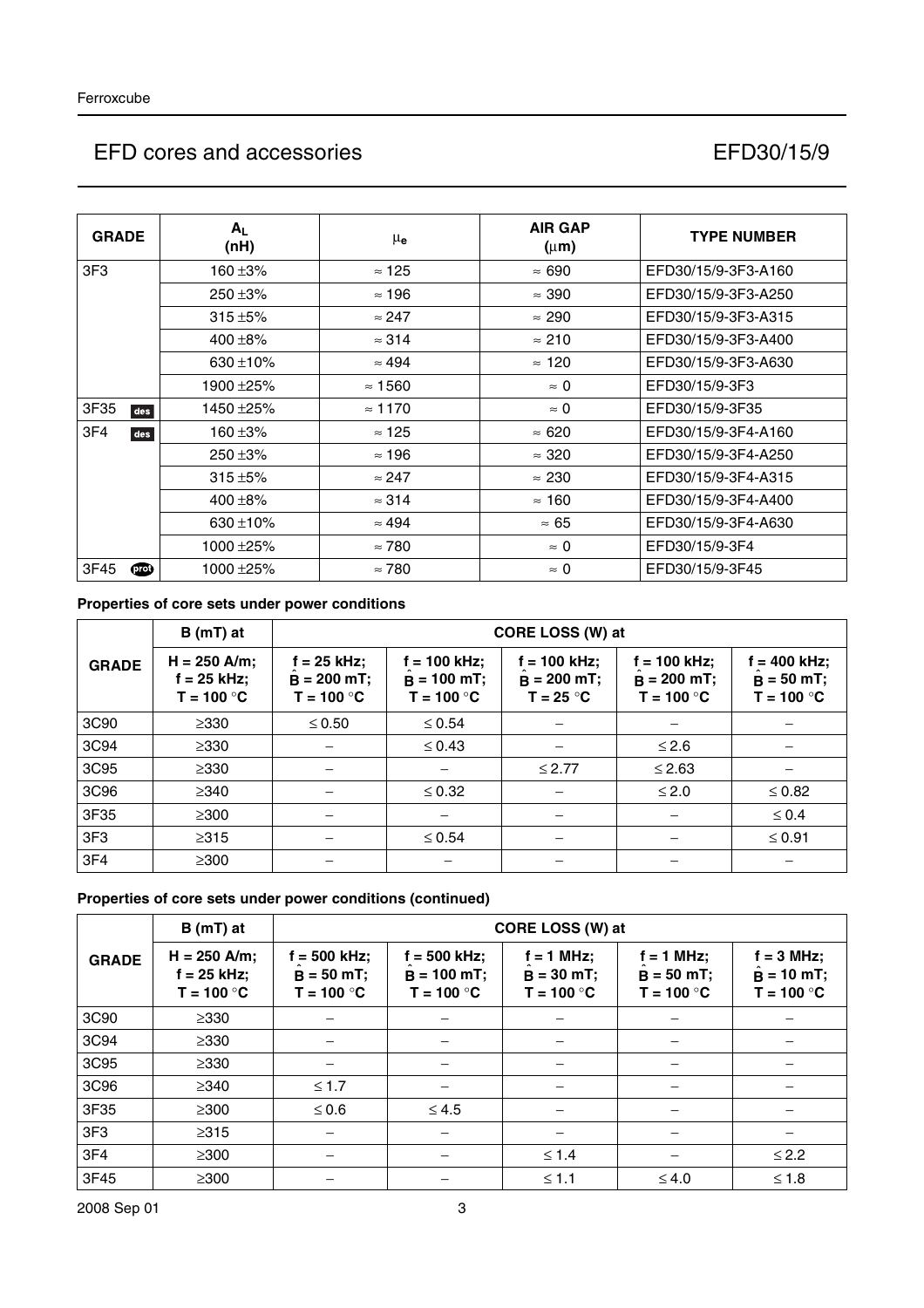### **COIL FORMERS**

### **General data**

| <b>PARAMETER</b>              | <b>SPECIFICATION</b>                                                                                                    |
|-------------------------------|-------------------------------------------------------------------------------------------------------------------------|
| Coil former material          | phenolformaldehyde (PF), glass-reinforced, flame retardant in accordance with<br>"UL 94V-0"; UL file number E167521 (M) |
| Pin material                  | copper-tin alloy (CuSn), tin (Sn) plated, see note 1                                                                    |
| Maximum operating temperature | 180 °C, "IEC 60085", class H                                                                                            |
| Resistance to soldering heat  | "IEC 60068-2-20", Part 2, Test Tb, method 1B, 350 °C, 3.5 s                                                             |
| Solderability                 | "IEC 60068-2-20", Part 2, Test Ta, method 1: 235 °C, 2 s                                                                |



## **Winding data and area product for EFD30/15/9 coil former with 12-pins**

| <b>NUMBER OF</b><br><b>SECTIONS</b> | <b>WINDING</b><br><b>AREA</b><br>(mm <sup>2</sup> ) | <b>MINIMUM</b><br><b>WINDING</b><br><b>WIDTH</b><br>(mm) | <b>AVERAGE</b><br><b>LENGTH OF</b><br>TURN<br>(mm) | <b>AREA</b><br><b>PRODUCT</b><br>Ae x Aw<br>(mm <sup>4</sup> ) | <b>TYPE NUMBER</b>    |
|-------------------------------------|-----------------------------------------------------|----------------------------------------------------------|----------------------------------------------------|----------------------------------------------------------------|-----------------------|
|                                     | 52.3                                                | 20.1                                                     | 52.9                                               | 3610                                                           | $CSH-EFD30-1S-12P(1)$ |

#### **Note**

1. Also available with post-inserted pins.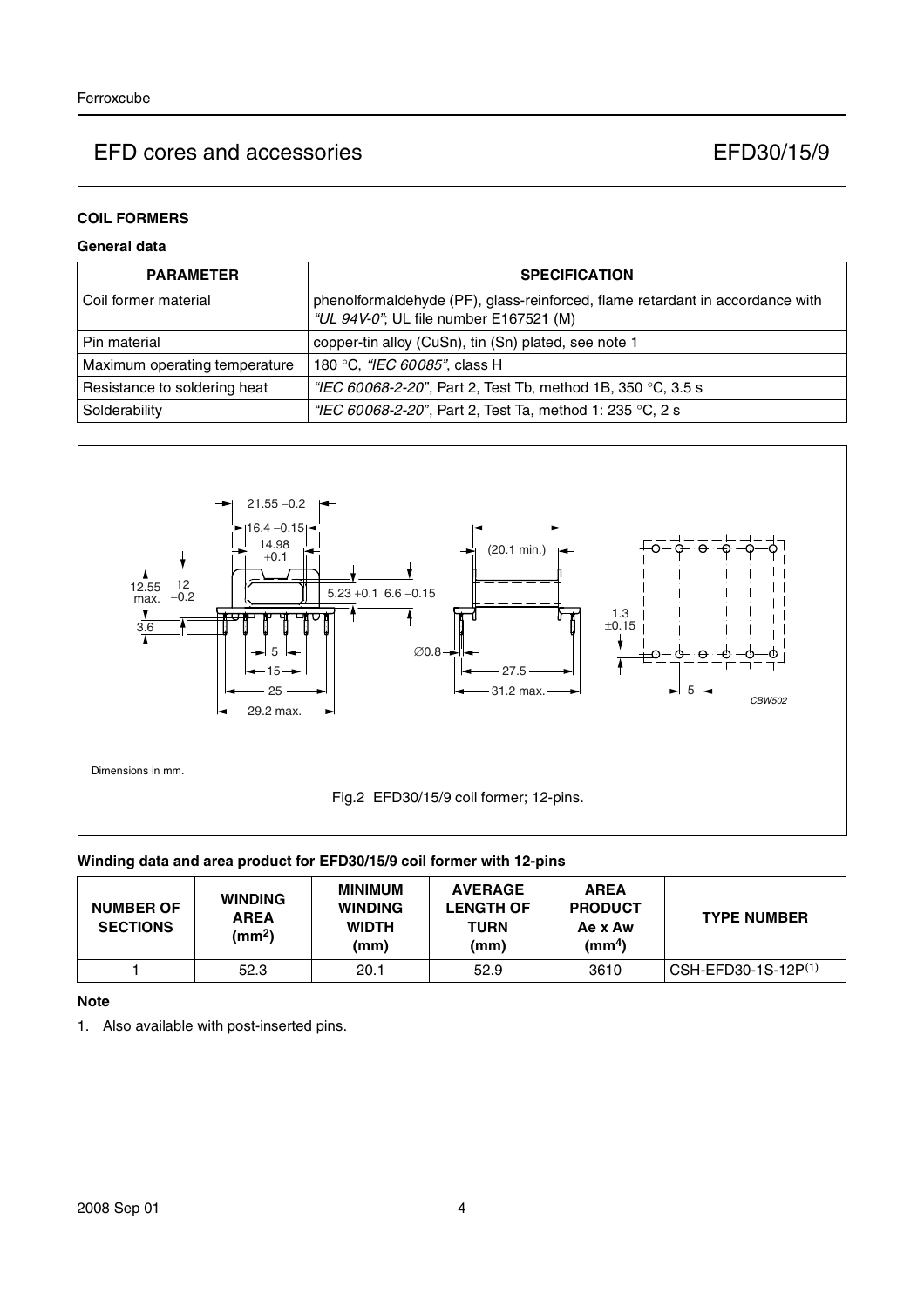## **MOUNTING PARTS**

### **General data**

| <b>ITEM</b> | <b>REMARKS</b>                               |  | <b>TYPE NUMBER</b> |
|-------------|----------------------------------------------|--|--------------------|
| Clip        | stainless steel (CrNi); clamping force ≈35 N |  | CLI-EFD30          |